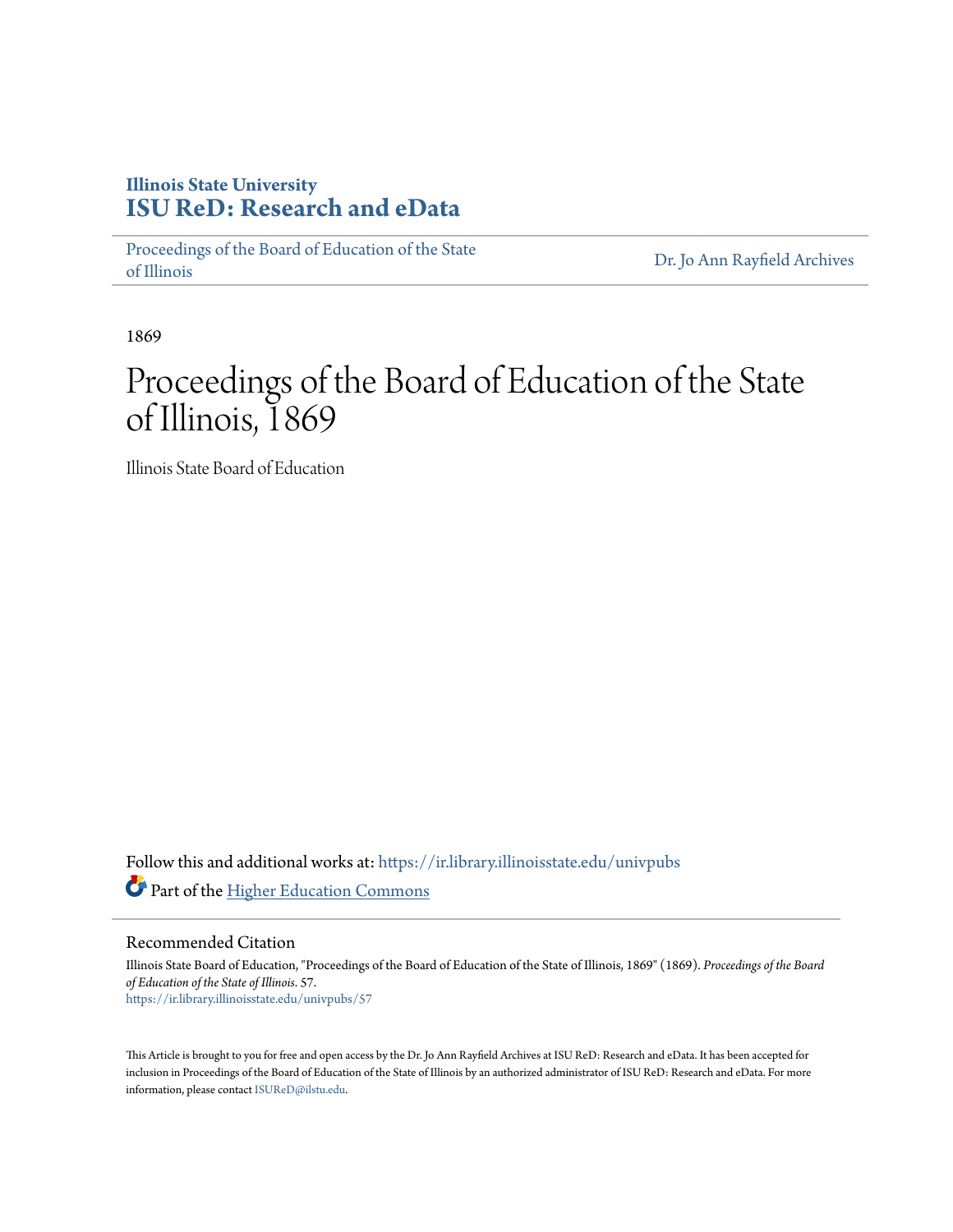## **PROCEEDINGS**

**OF THE**

# BOARD OF **EDUCATION**

OF **THEI**

## STATE OF ILLINOIS.

*REGULAR MEETING:*

HELD AT NORMAL, DECEMBER 15TH, 1869.

PEORIA, ILLINOIS: PRINTED BY N. C. NASON, "ILLINOIS TEACHER" OFFICE. 1870.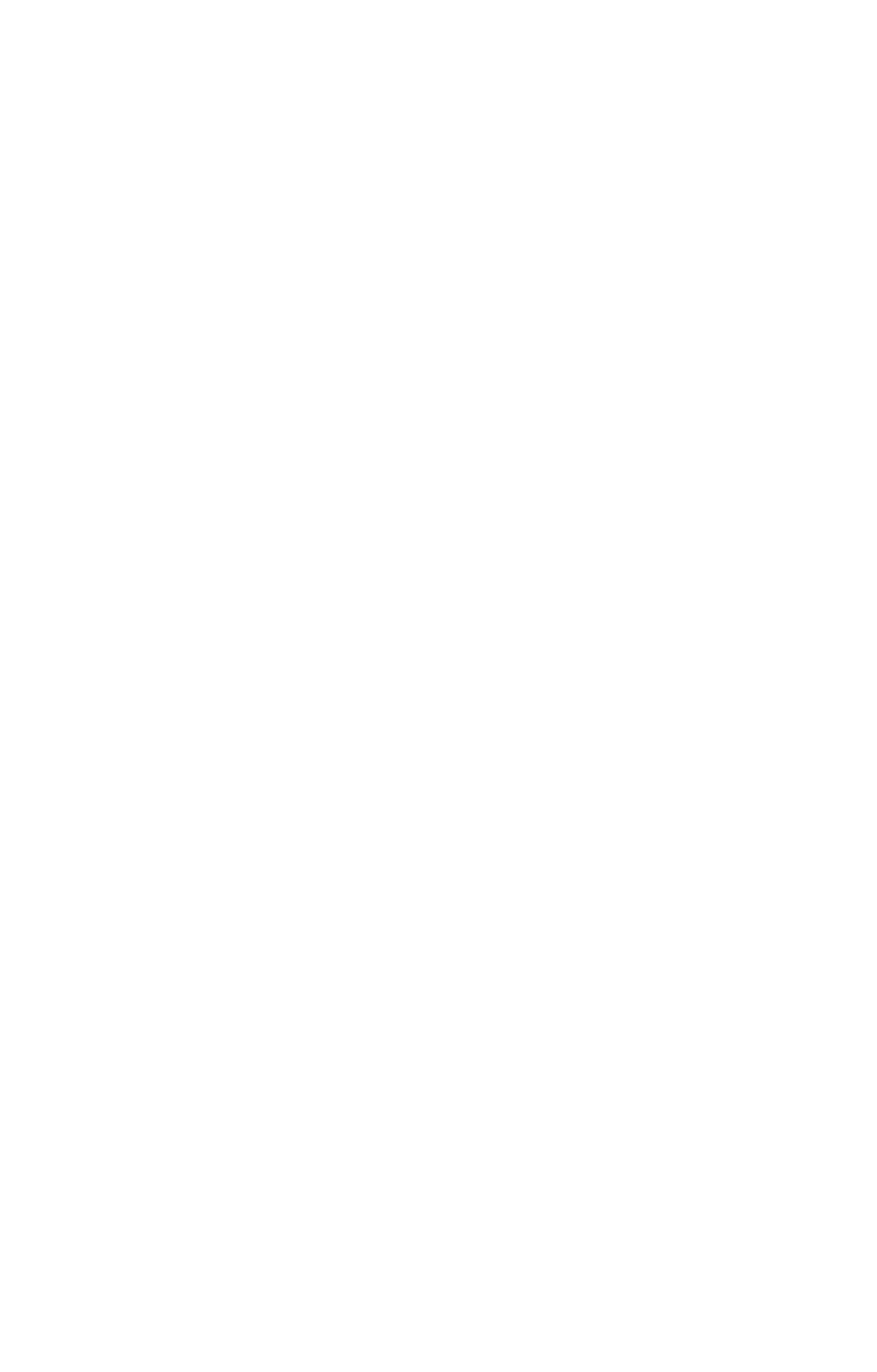## STATE BOARD OF EDUCATION.

## PROCEEDINGS OF REGULAR MEETING,

#### DECEMBER 15TH, 1869.

NORMAL UNIVERSITY, NORMAL, ILLINOIS, DECEMBER 15, 1869.

THE BOARD OF EDUCATION OF THE STATE OF ILLINOIS CONvened at their rooms in the University Building, Wednesday, December 15, 1869, at ten o'clock A.M.

PRESENT-Messrs. Moulton, Coy, Clarke, Dupuy, Fell, Green, Goudy, Foster, Leal, Wing, Roots, and Bateman- 12.

ABSENT-Messrs. Mayo, Worthington, and Moore-3.

On motion, the reading of the minutes of the last stated meeting was dispensed with.

President Edwards appeared and read his semi-annual report, as follows:

#### REPORT.

#### To the Honorable Board of Education of the State of Illinois.

GENTLEMEN: The present condition of the University is so nearly the same as it was one year ago, that it seems hardly necessary to make a full statement of it. We have raised, somewhat, the standard of scholarship since that time, but with no diminution in our numbers. All the members of the long-tried Faculty are retained, and the increase of appropriation made by the last legislature has enabled you to add two to the number. Of the former instructors nothing need be said. They are thoroughly known to you, and their efficiency has been tried. But of the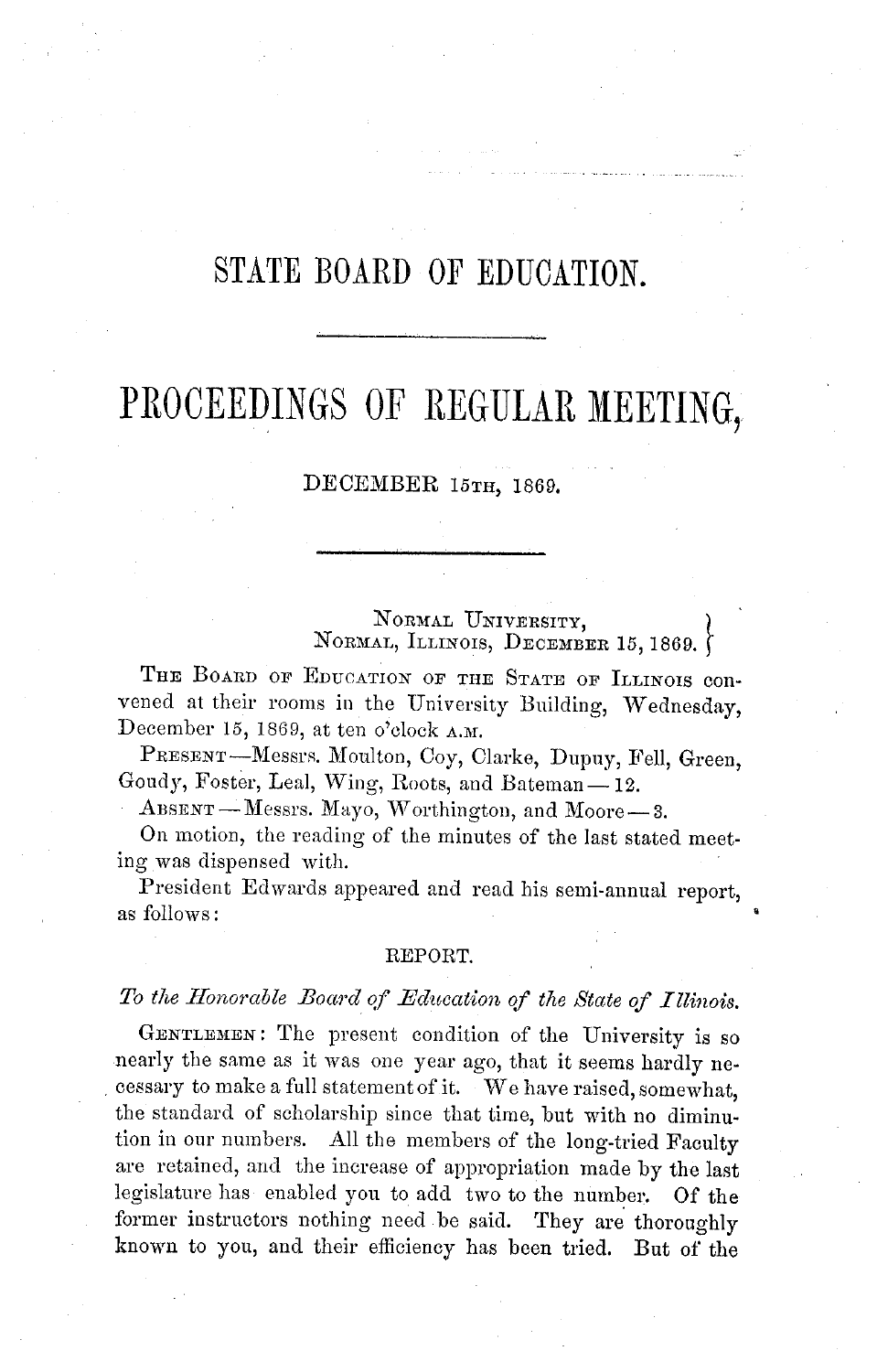two last appointed a word may be appropriate. And it gives me pleasure to bear unqualified testimony to their faithfulness and efficiency. Their labors have been in a high degree satisfactory to all concerned, and they enjoy the respect and esteem of the students.

It is the determination of the entire board of instructors to give the institution as high a degree of efficiency as they possibly can, and with the present increased facilities they have good hope of increasing materially its usefulness and fame.

All of which is respecfully submitted.

#### RICHARD EDWARDS.

Mr. Fell, appointed by the Board at its previous meeting to procure fuel for the University, made the following report:

#### *To the Board of Education of the State of Illinois:*

In pursuance of a resolution adopted at the last meeting of the Board, the undersigned begs leave to report that he inserted a notice in the *Bloomington Pantagraph* inviting proposals for supplying the University with fuel for the ensuing year, and that, the Bloomington andMcLean County Coal Companies having made the best bids for the same, he purchased of them 154.07 tons of coal, delivered at the University, at the following prices, to wit:

| 75.22 tons of the McLean County Coal Company, at \$3.50   |
|-----------------------------------------------------------|
|                                                           |
| 78.85 tons of the Bloomington Coal-Mining Company, at     |
|                                                           |
|                                                           |
| $Total \dots \dots \dots \dots \dots \dots \dots \dots \$ |

Respectfully submitted.

#### JESSE W. FELL.

Mr. Fell, who had been charged with the duty of repairing and improving the sidewalks around the University, also presented the following report of his doings in respect thereto: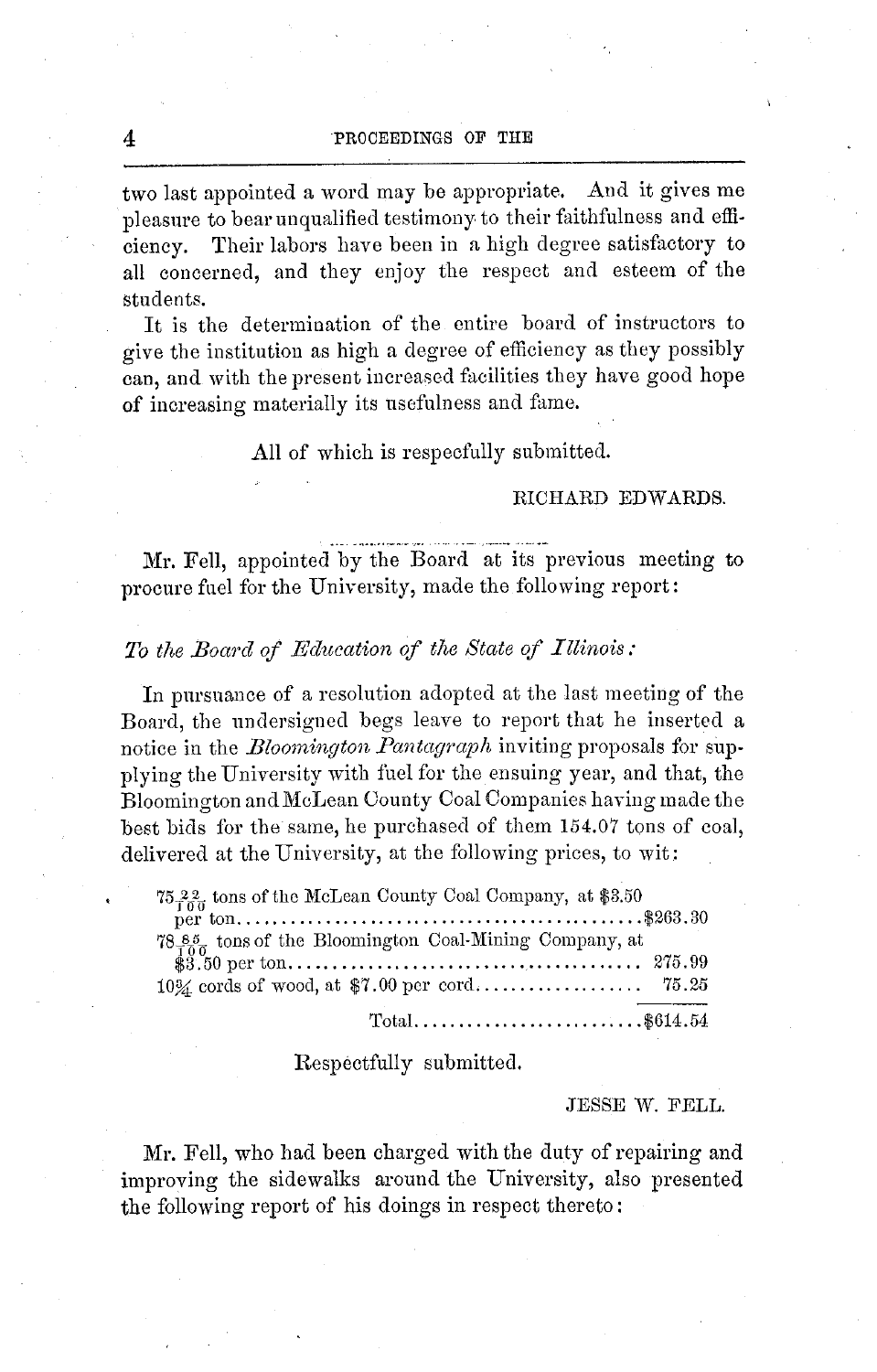BOARD OF EDUCATION AND THE ENERGY PROPERTY OF EDUCATION AND THE ENERGY AND THE ENERGY PROPERTY OF EXPLORING TH

#### *To the Board of Edcucation of the State of Illinois:*

The undersigned, having been charged by your action, at our last meeting, with the duty of repairing the sidewalks leading to, and around, the University Building, and the fences inclosing the grounds, would respectfully report that, in accomplishing the object first named, he has expended, as will be seen by the accompanying vouchers, the following sums:

| To Blackburn and Brown, for lumber\$179.56 |          |  |
|--------------------------------------------|----------|--|
|                                            |          |  |
|                                            |          |  |
|                                            | \$392.01 |  |

He would further state that some repairs have been made on the fences (the bills for which have, I am sorry to say, not yet been placed in my hands), but that he forbore to expend the full amount (\$200) appropriated to this object till he could submit to the Board the more pressing necessity of repairing, or constructing anew, the sidewalk on the west side of the University grounds, leading to the City of Bloomington. If it is deemed competent for the Board to divert a portion of this fund to the object above indicated, I would recommend the same,

Respectfully submitted.

JESSE W. FELL.

On motion of Dr. Dupuy, J. W. Fell, Esq., was authorized and instructed to arrange with the authorities of the Town of Normal for the latter to build a sidewalk on the other side of the street on the west side of the University grounds, upon the condition that the material for said walk belonging to the Board should be turned over to said town authorities.

Mr. Fell further reported relative to his action in tree-planting, etc., as follows:

#### *To the Board of Education of the State of Illinois:*

The undersigned, charged by order of this Board with the duty of ornamenting the grounds by the planting of trees, begs leave to submit the following report of what has been done during the present season.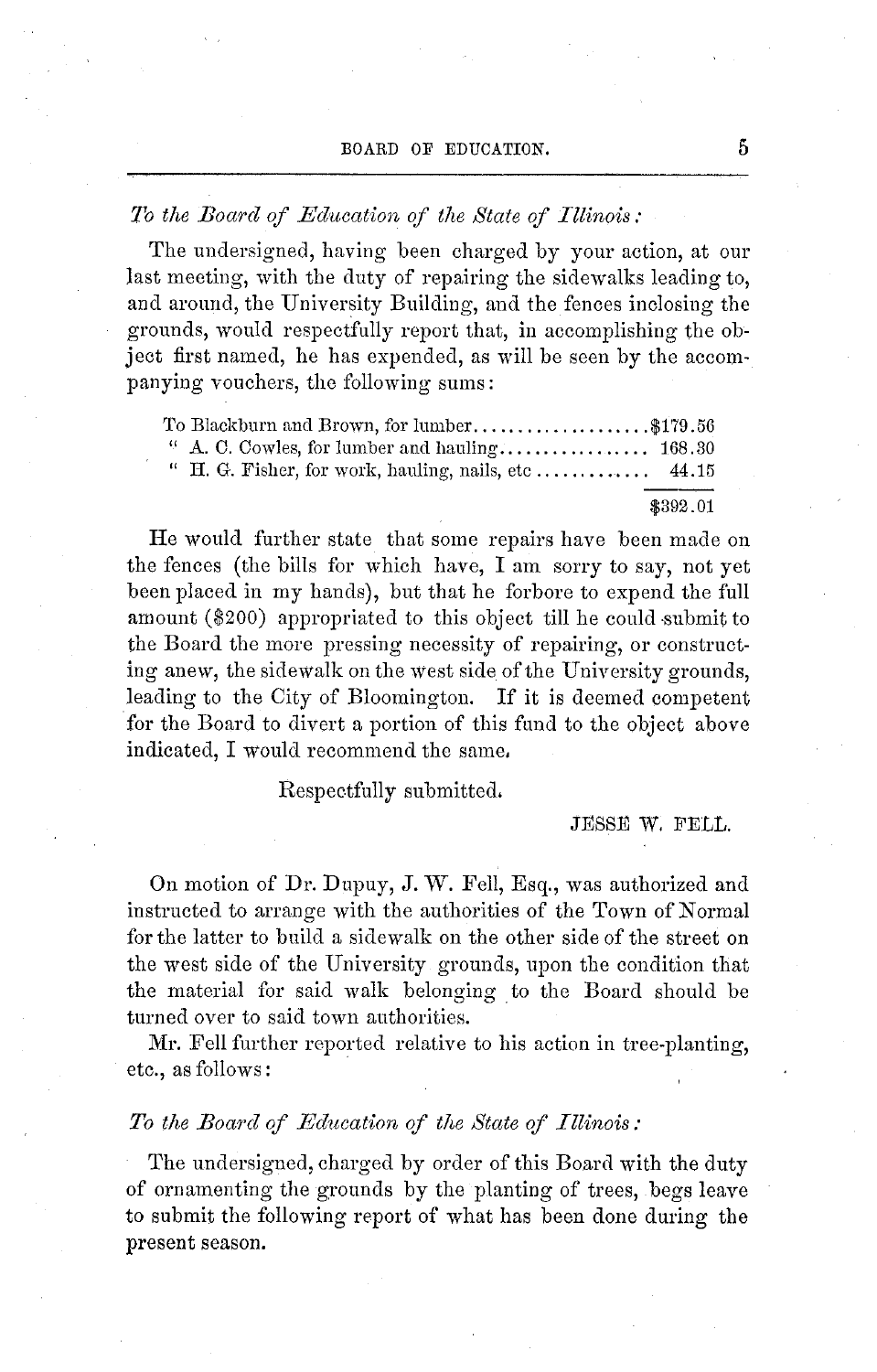From the report of a committee, appointed at my request, and charged with the investigation of this matter, made at the December session of the Board, 1868, it appears that there was then in my hands an unexpended balance, applicable to this object, of \$245.15.

By an examination of a bill for trees planted and work done, during the year 1869, it will be found that I have planted during that year 107 deciduous ornamental trees, ranging in size from three to five inches in diameter, and 101 evergreens, ranging in hight from five to fifteen feet, the aggregate cost of which is ................................................ \$237.55

There is also charged, in said bill, for work done in planting and protecting said trees, pruning, etc., 23 days' work at \$2.00 per day, teaming, etc., amounting to.....  $52.00$ 

Total........... ............... \$289. 55

Notwithstanding, as will thus be seen, the fund for this object is exhausted, I propose, during the coming spring, to plant some additional trees, in lieu of some that have died. It may not be inappropriate to remark that of the large evergreens, planted in the spring of 1868, all are living but one, and that the place of the missing, or dead, tree has been supplied at my own expense; and further, that the trees planted during both seasons, 1868 and 1869, are very generally living.

All of which is respectfully submitted.

JESSE W. FELL.

The Auditing Committee reported upon the contingent fund as follows:

#### CONTINGENT **FUND.**

| Appropriated at June session, 1869 \$500.00           |  |
|-------------------------------------------------------|--|
| Deduct amount advanced by Mr. Edwards, prior to June, |  |
| Balance for use\$160.09                               |  |
| Amount expended by Mr. Edwards on 22 orders 115.95    |  |
| Balance in the hands of Mr. Edwards \$44.14           |  |

WM. H. GREEN,  $\overline{\phantom{a}}$  Auditing T. R. LEAL, Committee.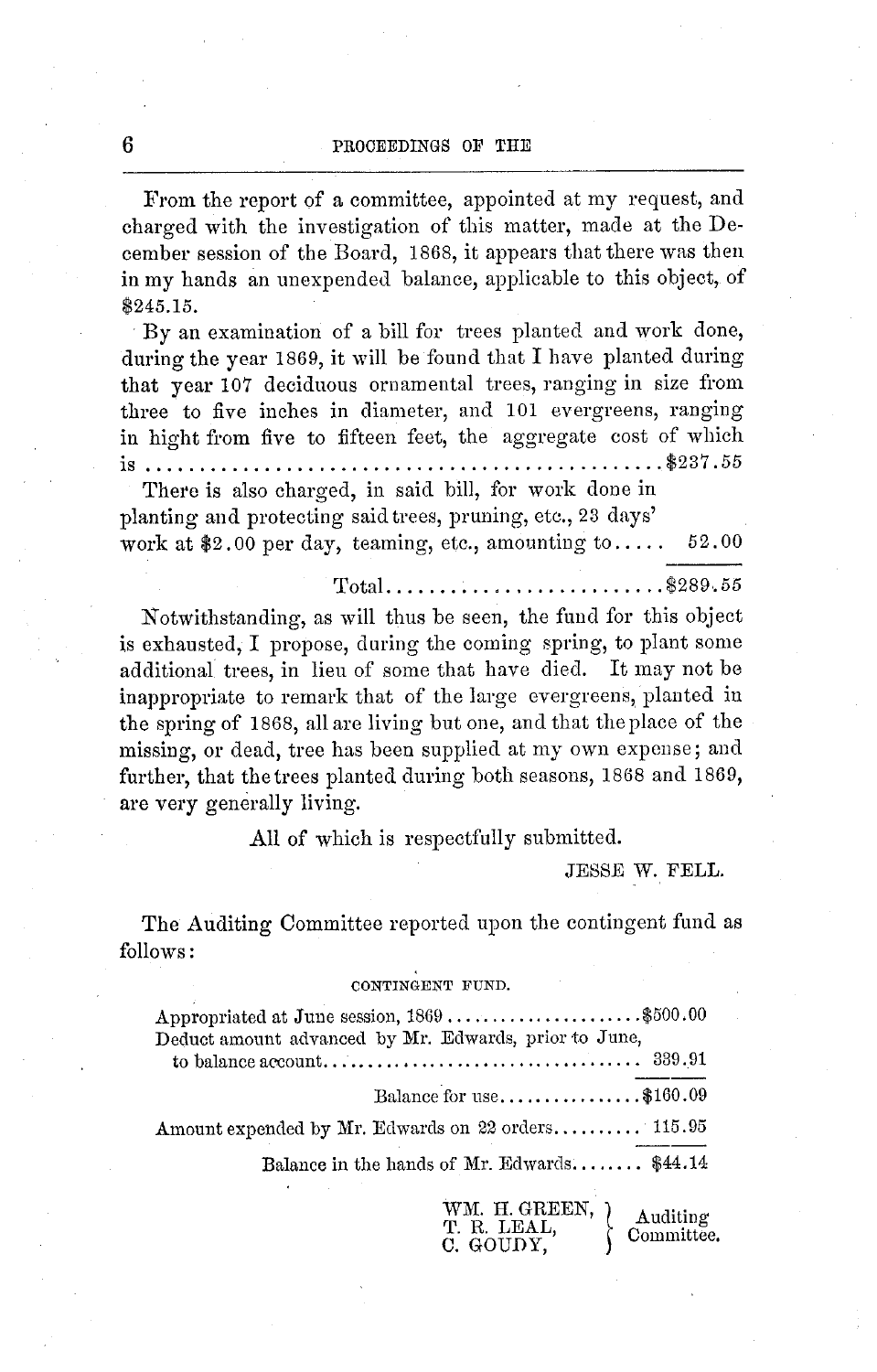#### Upon the motion of Mr. Coy, it was

*Ordered,* That an order be drawn upon the Treasurer for the sum of one hundred and fifty dollars, to be placed at the disposal of President Edwards as a ' contingent fund', to defray necessary incidental expenses till the next stated meeting of the Board; and that he then report the items of expenditure, with vouchers therefor, as usual.

On motion of Dr. Wing, the Board passed the following resolution:

*Resolved,* That President Edwards be instructed to keep the books and accounts of the Board, and that all orders drawn on the Treasurer be sent to him, before payment, to be properly entered upon the books: that, when so entered, he mark on each order the particular fund out of which the same is payable; and that, in order to enable him to comply with this regulation, the Treasurer is hereby instructed to pay no orders which are not countersigned by President Edwards.

Mr. Fell offered the following resolution, which was unanimously adopted:

*Resolved,* That the thanks of this Board are due to the officers of the Illinois Central and Chicago and Alton Railroad Companies, for their kindness and liberality in furnishing to the Normal students railroad fare at greatly reduced rates, to enable them to visit their respective homes during the Christmas Holidays, and that W. S. Coy and Jesse W. Fell be a committee to present to said officers our grateful acknowledgments of the same.

On motion of Mr. Roots, the Board adjourned till 2 o'clock p.M.

#### DECEMBER 15, 1869, 2 O'CLOCK **P.M.**

The Board convened, pursuant to adjournment. The same members were present as at the morning session.

Judge Green, fiom the Auditing Committee, reported that they had examined the account of C. W. Holder, Treasurer of the Board of Education, and the vouchers accompanying, and found the same correct.

The following is an abstract of said report:

#### STATE FUND.

| $\sim$ | $\epsilon$     |          |        | received from State Treasurer $9,000.00$ |                 |
|--------|----------------|----------|--------|------------------------------------------|-----------------|
| - 66   | $\mathfrak{c}$ | $\alpha$ | $\sim$ | Model School $1,075.35$                  |                 |
|        |                |          |        |                                          | $-$ \$10,275.90 |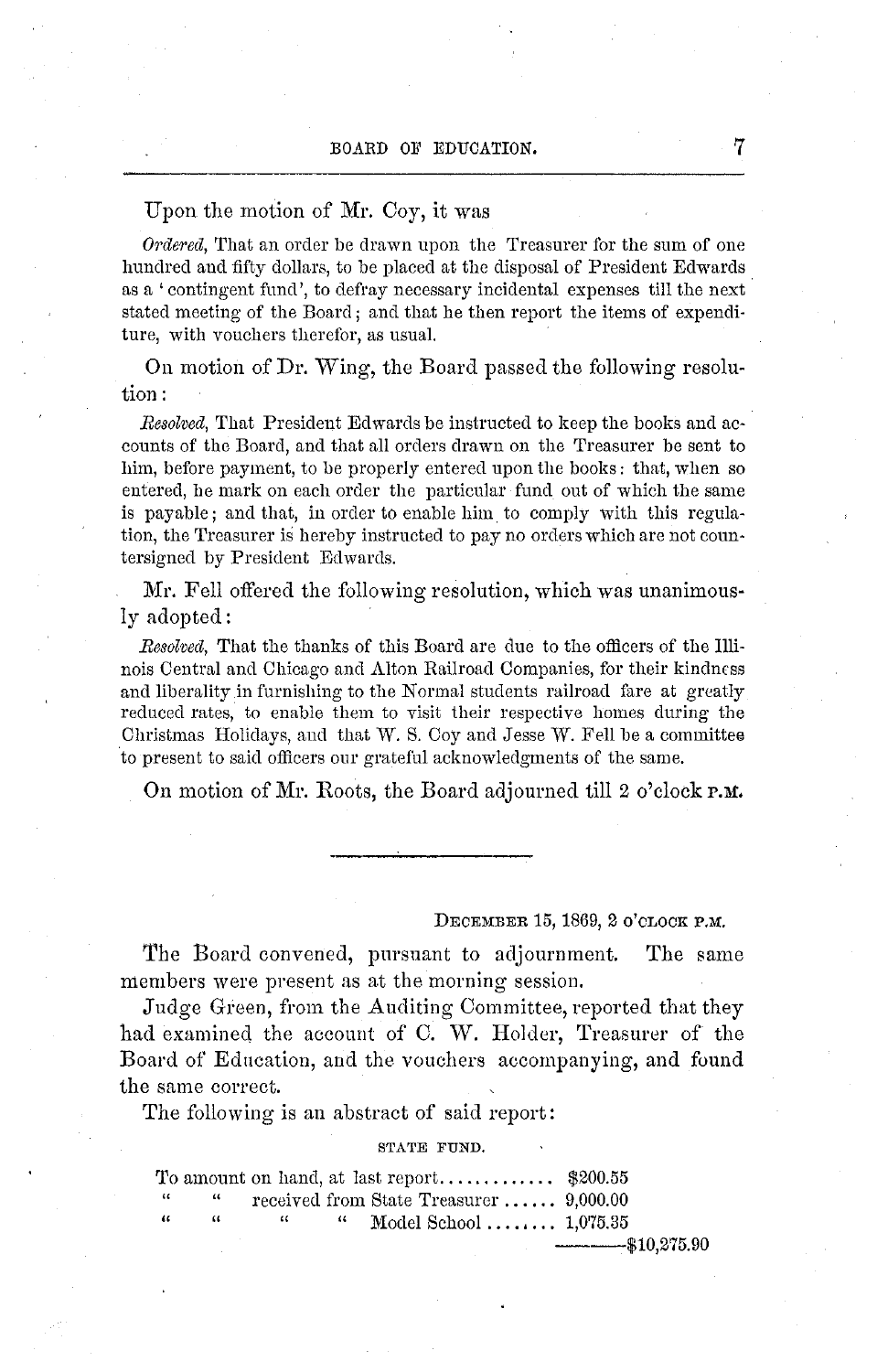#### 8 **PROCEEDINGS OF THE**

### *Contra.* By cash disbursements on  $62$  orders............\$9,626.10<br>"S49.80 " " on hand, to balance ................... 649.80 - 10,275.90 FUND **FOR** ORNAMENTING GROUNDS. To cash balance on hand, at last report ................ \$180.08 HEATING-APPARATUS FUND. To cash balance on hand, at last report ................ \$1,168.86 *Contra.* By cash disbursed on one order ................ \$100.00 *"* " on hand, to balance ....... ............ 1,068.86 1,168.86 WATER-CLOSET FUND. To cash received from State Treasurer .............. . \$500.00 APPARATUS AND LABORATORY FUND. To cash received from State Treasurer ............. \$1500.00 *Contra.* By amount paid on one order .......................... 1500.00 SIDEWALKS. To cash received from State Treasurer . ................ \$500.00 *Contra.* By amount paid on one order.......................... 500.00 FURNITURE. To cash received from State Treasurer........................ \$2,000.00 *Contra.* By amount paid on one order ...................... \$500.00 " cash, on hand to balance .................. 1,500.00 2,000.00 BUILDING REPAIRS. To cash received from State Treasurer **.................** \$2,500.00 *Contra.* By balance paid overdraft, per last report...... \$163.64 " amount paid on one order . i....... ....... 349.55 ' cash, on hand, to balance .................. 1,986.81 2,500.00